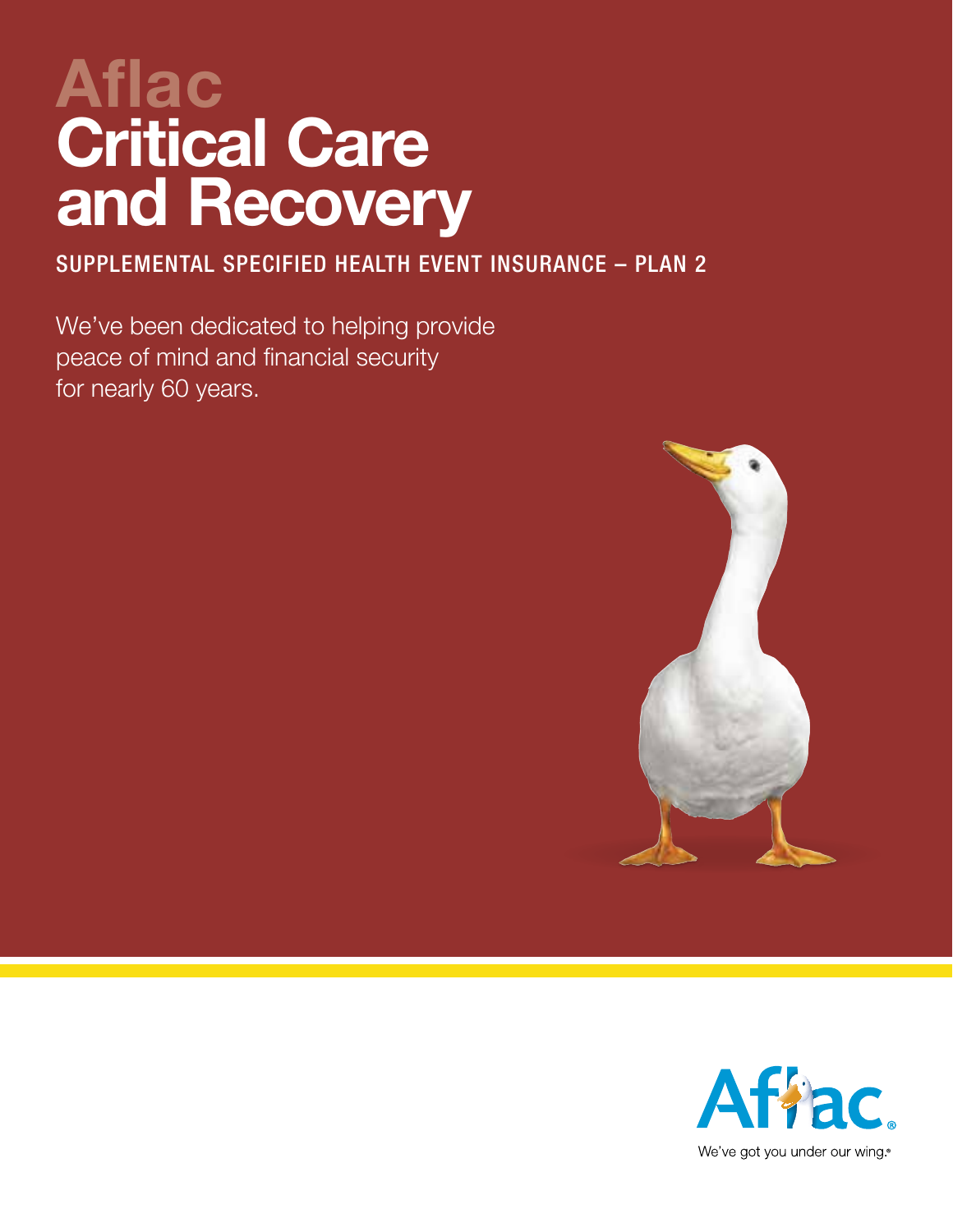SUPPLEMENTAL SPECIFIED HEALTH EVENT INSURANCE –

Policy A71200PA



# **Added Protection for You and Your Family**

Like many people, you probably have insurance to cover burglaries, fires, auto accidents, and standard hospital bills. But what would happen to your family's finances if you experienced a catastrophic event, such as a heart attack or stroke an event that knocked you off your feet or even changed your life forever?

You may think you're already protected by major medical insurance. Think again. Major medical coverage pays doctor and hospital bills, not out-of-pocket expenses. Nor does it pay cash benefits that can be used to help with expenses, such as car payments, the mortgage or rent, and utility bills—bills that would be difficult, if not impossible to pay if your income suddenly stopped due to illness or injury. Aflac's supplemental specified health event insurance policy complements your major medical coverage and helps provide the peace of mind that comes from knowing you and your family are protected.



#### THE FACTS SAY YOU NEED THE PROTECTION OF THE AFLAC CRITICAL CARE AND RECOVERY PLAN:



ABOUT **EVERY** SECONDS ABOUT A SECONDS

<sup>1</sup>Heart Disease and Stroke Statistics, 2012 Update, American Heart Association.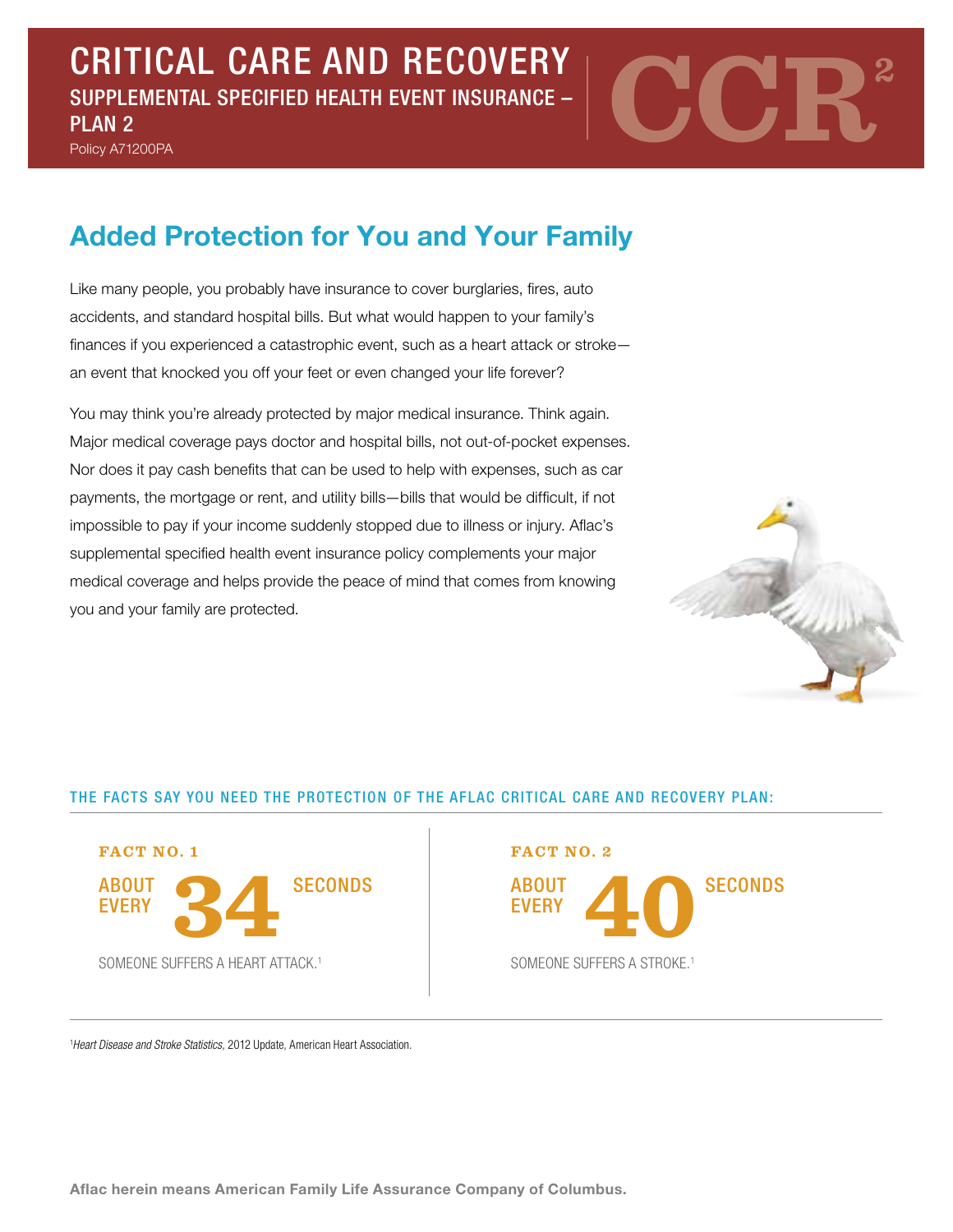### **Understand the difference Aflac makes in your financial security.**

Aflac pays cash benefits directly to you, unless you choose otherwise. Aflac Critical Care and Recovery is designed to provide you with cash benefits if you experience a catastrophic event, such as a heart attack or stroke. This means that you will have added financial resources to help with expenses incurred due to a serious health event, to help with ongoing living expenses, or to help with any purpose you choose.

An illness or injury can happen to anyone, anytime—and when it does, everyday expenses may suddenly seem insurmountable. Fortunately, Aflac's supplemental specified health event insurance policy can help with those everyday expenses, so all you have to focus on is getting well.

#### **The Critical Care and Recovery insurance policy:**

- Pays a lump-sum benefit upon diagnosis of having had a primary specified health event, which increases for dependent children.
- Pays benefits for hospital confinement, continuing care, transportation, and lodging.
- Is guaranteed-renewable for your lifetime with some benefits reduced at age 70.
- Has no deductibles, copayments, or network restrictions–you choose your own medical treatment provider.

#### **Primary specified health events covered by the Critical Care and Recovery policy include:**

- Coma
- Paralysis
- End-Stage Renal Failure
- Persistent Vegetative State
- Major Human Organ Transplant
- Stroke
- Heart Attack
- Major Third-Degree Burns
- Coronary Artery Bypass Surgery

#### how it WORKS – (Policy A71200PA)



The above example is based on a scenario for Aflac Critical Care and Recovery – Plan 2 that includes the following benefit conditions: Stroke (First-Occurrence Benefit) of \$2,500, Hospital Intensive Care Unit Benefit (3 days) of \$2,100, Hospital Confinement Benefit (5 days) of \$1,500, Continuing Care Benefit (30 days) of \$3,750, ground ambulance transportation (Ambulance Benefit) of \$250.

The policy has limitations and exclusions that may affect benefits payable. For costs and complete details of the coverage, contact your Aflac insurance agent/producer. This brochure is for illustrative purposes only. Refer to the policy for benefit details, definitions, limitations, and exclusions.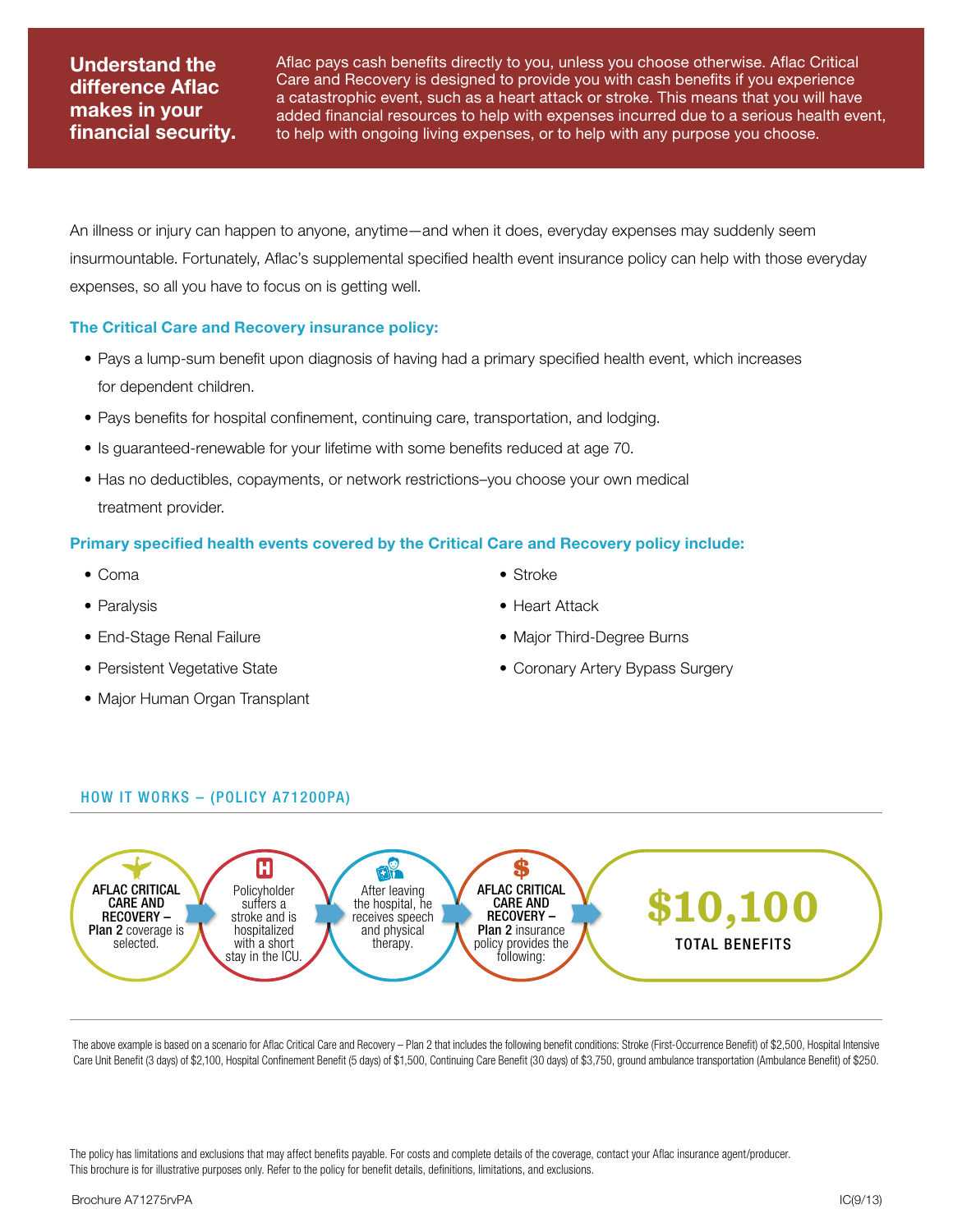## **Plan 2 Critical Care and Recovery Benefit Overview**

| <b>BENEFIT NAME</b>                                                                                                                                                     | <b>BENEFIT AMOUNT</b>                                                                                                                                                                           |
|-------------------------------------------------------------------------------------------------------------------------------------------------------------------------|-------------------------------------------------------------------------------------------------------------------------------------------------------------------------------------------------|
| <b>FIRST-OCCURRENCE BENEFIT:</b><br>• NAMED INSURED/SPOUSE<br>• DEPENDENT CHILDREN                                                                                      | \$2,500; lifetime max \$2,500 per covered person<br>\$5,000; lifetime max \$5,000 per covered person                                                                                            |
| <b>OCCURRENCE BENEFIT</b>                                                                                                                                               | \$2,500; no lifetime max                                                                                                                                                                        |
| <b>SECONDARY SPECIFIED HEALTH EVENT BENEFIT</b>                                                                                                                         | \$250; no lifetime max                                                                                                                                                                          |
| <b>HOSPITAL CONFINEMENT BENEFIT</b>                                                                                                                                     | \$300 per day; no lifetime max                                                                                                                                                                  |
| <b>HOSPITAL INTENSIVE CARE UNIT BENEFIT:</b><br>• CONFINEMENT IN A HOSPITAL INTENSIVE<br><b>CARE UNIT</b><br>• CONFINEMENT IN A STEP-DOWN INTENSIVE<br><b>CARE UNIT</b> | <b>SICKNESS:</b><br><b>INJURY:</b><br>Limited to 15 days per period of confinement; no lifetime max<br><b>SICKNESS/INJURY:</b><br>Limited to 15 days per period of confinement; no lifetime max |
| <b>MAJOR HUMAN ORGAN TRANSPLANT BENEFIT</b>                                                                                                                             | \$25,000; limited to one procedure per 180-day period; no lifetime max                                                                                                                          |
| <b>PROGRESSIVE BENEFIT FOR HOSPITAL INTENSIVE</b><br><b>CARE UNIT/STEP DOWN INTENSIVE CARE UNIT</b><br><b>CONFINEMENT</b>                                               | A \$2 indemnity benefit will accumulate for the named insured/spouse for<br>each month the policy remains in force                                                                              |
| <b>CONTINUING CARE BENEFIT</b>                                                                                                                                          | \$125 each day for up to 60 days; no lifetime max                                                                                                                                               |
| <b>AMBULANCE BENEFIT</b>                                                                                                                                                | \$250 ground or \$2,000 air; no lifetime max                                                                                                                                                    |
| <b>TRANSPORTATION BENEFIT</b>                                                                                                                                           | \$.50 per mile; up to \$1,500 per occurrence; no lifetime max                                                                                                                                   |
| <b>LODGING BENEFIT</b>                                                                                                                                                  | Up to \$75 per day; limited to 15 days per occurrence; no lifetime max                                                                                                                          |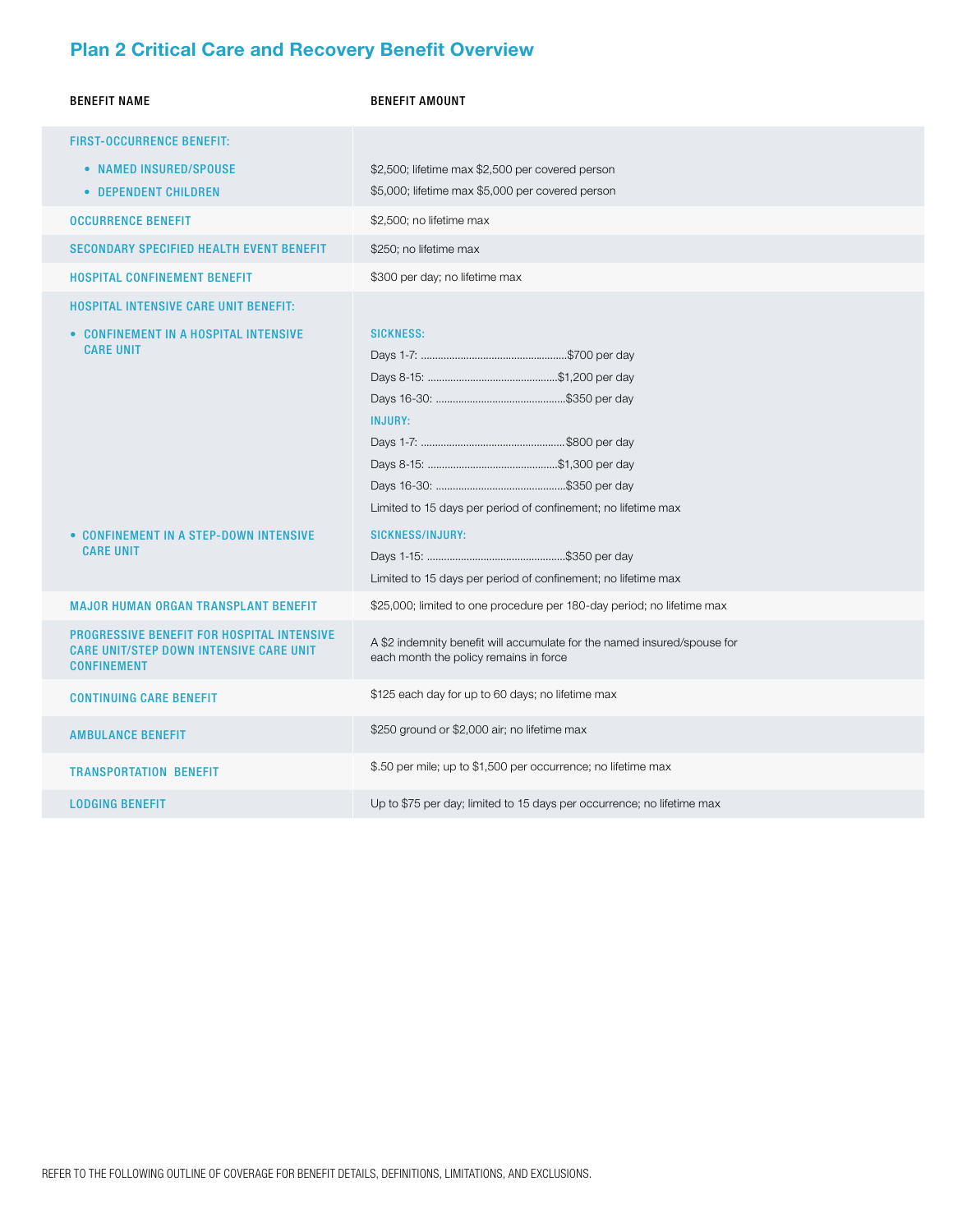#### American Family Life Assurance Company of Columbus (herein referred to as Aflac)

Worldwide Headquarters • 1932 Wynnton Road • Columbus, Georgia 31999 Toll-Free 1.800.99.AFLAC (1.800.992.3522)

The policy described in this Outline of Coverage provides supplemental coverage and will be issued only to supplement insurance already in force.

# **S U P P L E M E N TA L S P E C I F I E D H E A LT H E V E N T I N S U R A N C E POLICY**

#### **Outline of Coverage for Policy FOR M A71200PA**

THIS IS NOT MEDICARE SUPPLEMENT COVERAGE.

If you are eligible for Medicare, review the Medicare Supplement Buyer's Guide furnished by Aflac.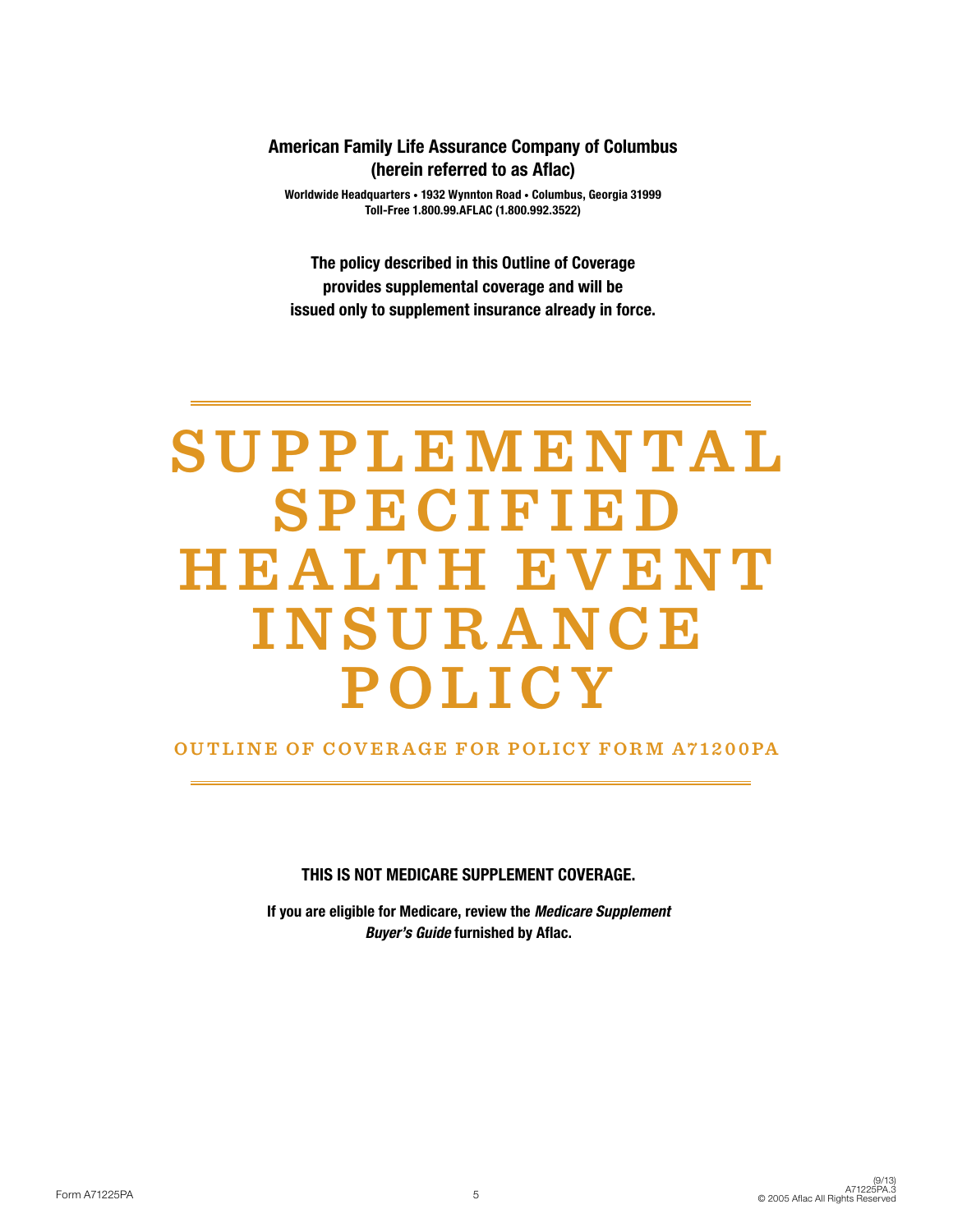- 1. Read Your Policy Carefully: This Outline of Coverage provides a very brief description of some of the important features of your policy. This is not the insurance contract and only the actual policy provisions will control. The policy itself sets forth, in detail, the rights and obligations of both you and Aflac. It is, therefore, important that you READ YOUR POLICY CAREFULLY.
- **2.** Supplemental Specified Health Event Insurance **Coverage:** Is designed to provide, to persons insured, limited or supplemental coverage. This policy is designed to supplement your existing accident and Sickness coverage only when certain losses occur as a result of Specified Health Events. Primary Specified Health Events are: Heart Attack, Stroke, Coronary Artery Bypass Surgery, End-Stage Renal Failure, Major Human Organ Transplant, Major Third-Degree Burns, Persistent Vegetative State, Coma, or Paralysis occurring after the Effective Date of coverage. Secondary Specified Health Events are: Coronary Angioplasty, with or without stents, occurring after the Effective Date of coverage. Coverage is provided for the benefits outlined in Part (3). The benefits described in Part (3) may be limited by the provisions in Part (5).
- **3. Benefits:** Subject to the Pre-existing Conditions provision, if applicable, Limitations and Exclusions, and all other policy provisions, we will pay the following benefits for a covered Specified Health Event that occurs while coverage is in force.

#### IMPORTANT: BENEFITS A, B, and J REDUCE BY ONE-HALF FOR LOSSES INCURRED ON OR AFTER THE POLICY ANNIVERSARY DATE FOLLOWING THE 70TH BIRTHDAY OF A COVERED PERSON.

Subject to Part 2, Limitations and Exclusions, and all other policy provisions, we will pay the following benefits to a covered person, as applicable:

#### BENEFITS FOR HOSPITAL INTENSIVE CARE UNIT CONFINEMENTS:

A. HOSPITAL INTENSIVE CARE UNIT BENEFIT:

Aflac will pay the following benefits when a covered person incurs a charge for confinement in a Hospital Intensive Care Unit or a Step-Down Intensive Care Unit for a covered Sickness or Injury:

1. Confinement in a Hospital Intensive Care Unit:

| <b>Sickness</b> | <b>Injury</b>   | <b>Days</b> |
|-----------------|-----------------|-------------|
| \$700 per day   | \$ 800 per day  | $1 - 7$     |
| \$1,200 per day | \$1,300 per day | $8 - 15$    |

2. Confinement in a Step-Down Intensive Care Unit Benefit:

| <b>Sickness</b> | <b>Injury</b> | <b>Days</b> |
|-----------------|---------------|-------------|
| \$350 per day   | \$350 per day | $1 - 15$    |

IMPORTANT: Benefits A1 and A2 are each limited to 15 days per Period of Confinement. Benefit A2 is also payable for confinement in a Hospital Intensive Care Unit after exhaustion of benefits payable under A1 above. No lifetime maximum.

IMPORTANT: Treatment or confinement in a U.S. government Hospital does not require a charge for benefits to be payable. No lifetime maximum.

B. PROGRESSIVE BENEFIT FOR HOSPITAL INTENSIVE CARE UNIT/STEP-DOWN INTENSIVE CARE

**UNIT CONFINEMENT:** Two dollars indemnity will accumulate for the Named Insured and the covered spouse for each calendar month the policy remains in force after the Effective Date. This accumulated indemnity, if any, will be paid in addition to the Hospital Intensive Care Unit Benefit A1 and A2 for each day of Hospital Intensive Care Unit confinement for which benefits under A1 or A2 are payable. This Progressive Benefit will cease to build on the policy anniversary date following the 65th birthday of a covered person. Any amount accrued at the time this benefit ceases to build for a covered person will continue to be added to the benefit amount for all Hospital Intensive Care Unit/Step-Down Hospital Intensive Care Unit confinements commencing prior to the policy anniversary date following the 70th birthday of the covered person.

THIS ACCUMULATED BENEFIT REDUCES AT AGE **70.** This accumulated benefit will be reduced by one-half for Hospital Intensive Care Unit/Step-Down Intensive Care Unit confinements commencing on or after the policy anniversary date following the 70th birthday of a covered person. This benefit is not applicable and will not accrue to any covered person who has attained age 65 prior to the **Effective Date of the policy.** The Named Insured and covered spouse, if any, are the only persons eligible for this benefit if One-Parent Family or Two-Parent Family coverage is in force. Dependent Children do not qualify for this benefit. When a spouse is added to an existing policy, this benefit will begin to accrue from the endorsement date adding such spouse, provided the spouse has not yet attained age 65.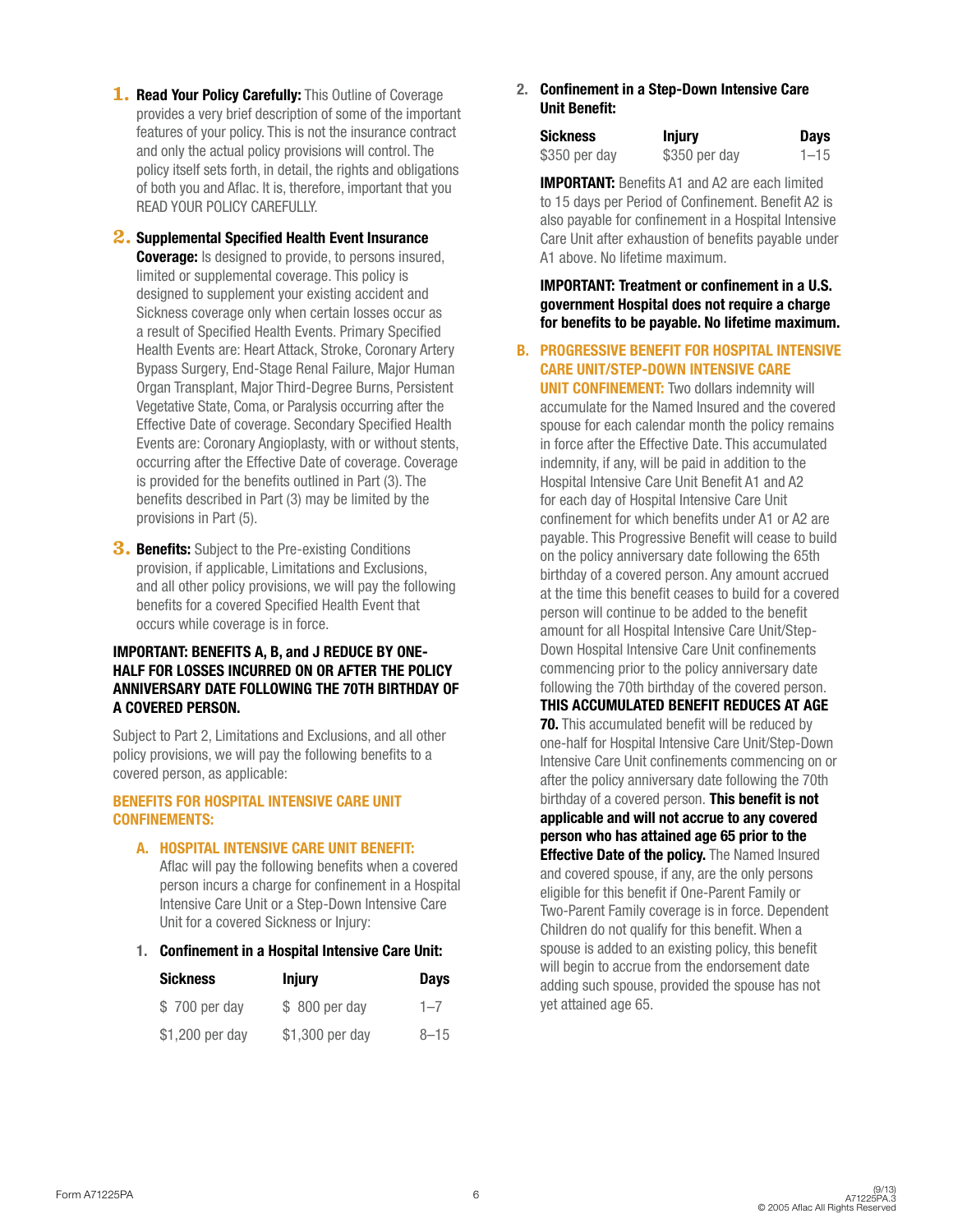#### BENEFITS FOR PRIMARY SPECIFIED HEALTH EVENTS:

Subject to the Pre-Existing Conditions provision, Limitations and Exclusions, and all other policy provisions, Benefits F through H will be paid for care received within 180 days following the occurrence of a covered Primary Specified Health Event. Benefits are payable for only one covered Primary Specified Health Event at a time per covered person. If a covered person is eligible to receive benefits for more than one covered Primary Specified Health Event, we will pay benefits only for care received within the 180 days following the occurrence of the most recent event.

C. FIRST-OCCURRENCE BENEFIT: Aflac will pay the following benefit amount for each covered person when he or she is first diagnosed as having had a Primary Specified Health Event:

#### Named Insured/Spouse

\$2,500 (Lifetime maximum \$2,500 per covered person)

#### Dependent Children

\$5,000 (Lifetime maximum \$5,000 per covered person)

This benefit is payable only once for each covered person and will be paid in addition to any other benefit in the policy.

**D. OCCURRENCE BENEFIT:** Aflac will pay \$2,500 (two thousand five hundred dollars) for each covered person if he or she is diagnosed as having had a Primary Specified Health Event.

Occurrence Benefits are payable for only one covered Primary Specified Health Event at a time during any six month period, per covered person. No lifetime maximum.

E. HOSPITAL CONFINEMENT BENEFIT (includes

confinement in a U.S. government Hospital): When a covered person requires Hospital Confinement for the treatment of a covered Primary Specified Health Event, Aflac will pay \$300 (three hundred dollars) per day for each day a covered person is charged as an inpatient. Confinements must occur within 500 days of the most recent covered Primary Specified Health **Event.** No lifetime maximum.

Hospital Confinement Benefits are payable for only one covered Primary Specified Health Event at a time per covered person. Treatment or confinement in a U.S. government Hospital does not require a charge for benefits to be payable.

- F. CONTINUING CARE BENEFIT: If, as the result of a covered Primary Specified Health Event, a covered person receives any of the following treatments from a licensed Physician and while not confined in a Hospital, Aflac will pay \$125 (one hundred twentyfive dollars) each day a covered person is charged:
	- 1. rehabilitation therapy 7. home health care
	- 2. physical therapy 8. dialysis
	- 3. speech therapy 9. hospice care
	- 4. occupational therapy 10. extended care
	- 5. respiratory therapy 11. Physician visits 6. dietary 12. nursing home
	- therapy/consultation care

Treatment is limited to 60 days for continuing care received within 180 days following the occurrence of the most recent covered Primary Specified Health Event. Daily maximum for this benefit is \$125 (one hundred twenty-five dollars) regardless of the number of treatments received.

#### No lifetime maximum.

G. TRANSPORTATION BENEFIT: If a covered person requires special medical treatment that has been prescribed by the local attending Physician for a covered Primary Specified Health Event, Aflac will pay 50 cents (fifty cents) per mile for noncommercial travel or the costs incurred for commercial travel (coach class plane, train, or bus fare) for transportation of a covered person for the round-trip distance between the Hospital or medical facility and the residence of the covered person. This benefit is not payable for transportation by ambulance or air ambulance to the Hospital. Reimbursement will be made only for the method of transportation actually taken. This benefit will be paid only for the covered person for whom the special treatment is prescribed. If the special treatment is for a Dependent Child and commercial travel is necessary, we will pay this benefit for up to two adults to accompany the Dependent Child. The benefit amount payable is limited to \$1,500 (one thousand five hundred dollars) per occurrence of a covered Primary Specified Health Event. Transportation Benefits are not payable beyond the 180th day following the occurrence of a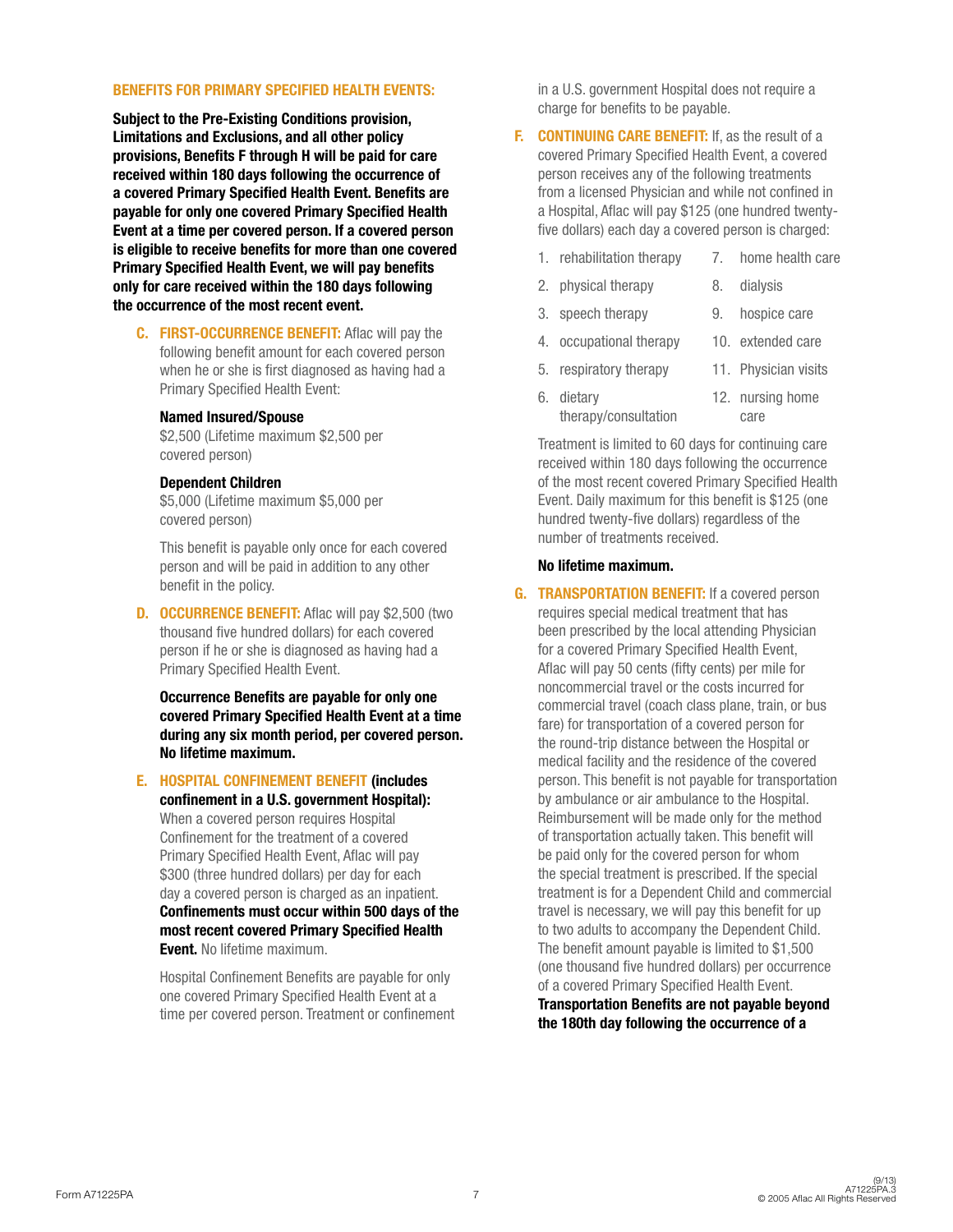covered Primary Specified Health Event. THIS BENEFIT IS NOT PAYABLE FOR TRANSPORTATION TO ANY HOSPITAL LOCATED WITHIN A 50-MILE RADIUS OF THE RESIDENCE OF THE COVERED PERSON. No lifetime maximum.

H. LODGING BENEFIT: Aflac will pay the charges incurred up to \$75 (seventy-five dollars) per day for lodging for you or any one adult family member when a covered person receives special medical treatment for a covered Primary Specified Health Event at a Hospital or medical facility. The Hospital, medical facility, and lodging must be more than 50 miles from the covered person's residence. This benefit is not payable for lodging occurring more than 24 hours prior to treatment or for lodging occurring more than 24 hours following treatment. This benefit is limited to 15 days per occurrence of a covered Primary Specified Health Event. Lodging Benefits are not payable beyond the 180th day following the occurrence of a covered Primary **Specified Health Event. No lifetime maximum.** 

#### BENEFIT FOR SECONDARY SPECIFIED HEALTH EVENTS:

Subject to the Pre-existing Conditions provision, Limitations and Exclusions, and all other policy provisions, we will pay the following benefits to a covered person, as applicable:

I. SECONDARY SPECIFIED HEALTH EVENT BENEFIT: Aflac will pay \$250 (two hundred fifty dollars) for each covered person under the policy when he or she has a Coronary Angioplasty, with or without stents. This benefit is limited to one Coronary Angioplasty per 30-day period. No lifetime maximum.

#### MISCELLANEOUS BENEFITS:

Subject to the Pre-Existing Conditions provision, Limitations and Exclusions, and all other policy provisions, we will pay the following benefits to a covered person, as applicable:

#### J. MAJOR HUMAN ORGAN TRANSPLANT BENEFIT:

Aflac will pay \$25,000 (twenty-five thousand dollars) as a result of a Major Human Organ Transplant procedure when a covered person is confined in a Hospital and receives one or more of the following human organs: kidney, liver, heart, lung, or pancreas. Transplant procedures involving more than one major organ will be considered to be one organ transplant procedure. This benefit is not payable for transplants involving mechanical or nonhuman organs and is limited to one procedure per 180-day period. No lifetime maximum.

K. AMBULANCE BENEFIT: If, due to a covered Primary Specified Health Event or confinement in a Hospital Intensive Care Unit or Step-Down Intensive Care Unit for a covered Sickness or Injury, a covered person requires ground ambulance transportation to or from a Hospital, Aflac will pay \$250 (two hundred fifty dollars). If air ambulance transportation is required due to a covered Primary Specified Health Event for a covered Sickness or Injury, or confinement in a Hospital Intensive Care Unit or Step-Down Intensive Care Unit, we will pay \$2,000 (two thousand dollars). A licensed professional or licensed volunteer ambulance company must provide the ambulance service. This benefit will not be paid for more than two times per occurrence of a Primary Specified Health Event or confinement in a Hospital Intensive Care Unit or Step-Down Intensive Care Unit for a covered Sickness or Injury. Ambulance Benefits are not payable beyond the 180th day following the occurrence of a covered Primary Specified Health Event. No lifetime maximum.

#### L. WAIVER OF PREMIUM BENEFIT:

**Employed:** If you, due to a Primary Specified Health Event (as defined in Part 1, Item T of the policy), are completely unable to do all of the usual and customary duties of your occupation for a period of 90 continuous days, Aflac will waive, from month to month, any premiums falling due during your continued inability. For premiums to be waived, Aflac will require an employer's statement and a Physician's statement of your inability to perform said duties, and may each month thereafter require a Physician's statement that total inability continues.

Not Employed: If you, due to a Primary Specified Health Event (as defined in Part 1, Item T of the policy), are completely unable to perform three or more of the Activities of Daily Living (ADLs) without the assistance of another person for a period of 90 continuous days, Aflac will waive, from month to month, any premiums falling due during your continued inability. For premiums to be waived, Aflac will require a Physician's statement of your inability to perform said activities, and may each month thereafter require a Physician's statement that total inability continues.

If you die and your spouse becomes the new Named Insured, premiums will start again and be due on the first premium due date after the change. The new Named Insured will then be eligible for this benefit if the need arises.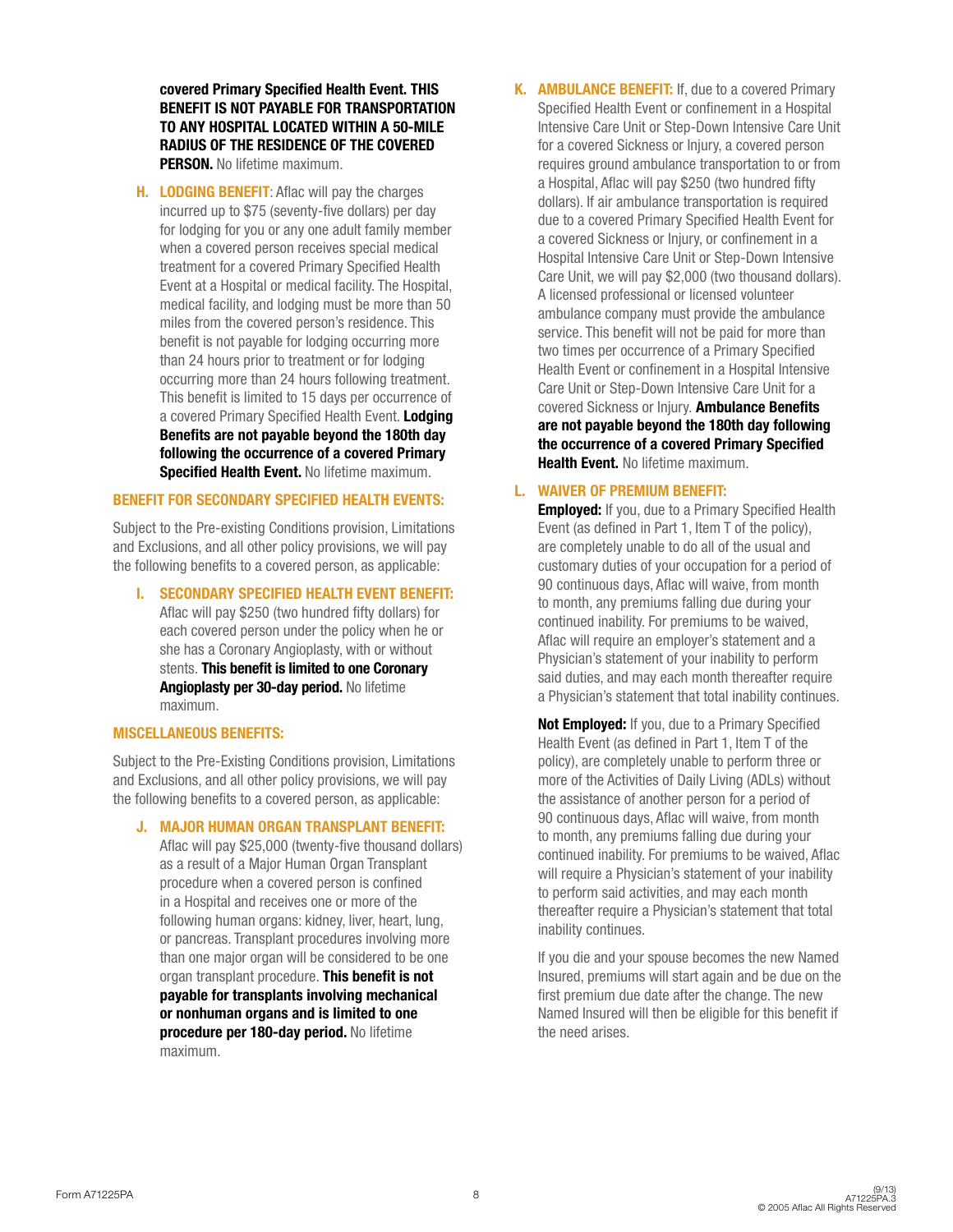While this benefit is being paid, Aflac may ask for and use an independent consultant to determine whether you can perform an ADL.

- M. CONTINUATION OF COVERAGE BENEFIT: Aflac will waive all monthly premiums due for the policy and riders for two months if you meet all of the following conditions:
	- 1. Your policy has been in force for at least six months;
	- 2. We have received premiums for at least six consecutive months;
	- 3. Your premiums have been paid through payroll deduction;
	- 4. You or your employer has notified us in writing within 30 days of the date your premium payments ceased due to your leaving employment; and
	- 5. You re-establish premium payments through:
		- a. your new employer's payroll deduction process, or
		- b. direct payment to Aflac.

You will again become eligible to receive this benefit after:

- 1. You re-establish your premium payments through payroll deduction for a period of at least six months, and
- 2. We receive premiums for at least six consecutive months.

"Payroll deduction" means your premium is remitted to Aflac for you by your employer through a payroll deduction process.

#### **4.** Optional Benefits:

#### FIRST-OCCURRENCE BUILDING BENEFIT RIDER: (Form A71050) Applied for:  $\Box$  Yes  $\Box$  No

 The First-Occurrence Building Benefit as defined in the policy, will be increased by \$500 (five hundred dollars) on each rider anniversary date while this rider remains in force. (The amount of the monthly increase will be determined on a pro rata basis.) This benefit will be paid under the same terms as the First-Occurrence Benefit. This benefit will cease to build for each covered person on the anniversary date of this rider following the covered person's 65th birthday or at the time of a Primary Specified Health Event, subject to Part 2 of the policy, for that covered person, whichever occurs first.

However, regardless of the age of the covered person on the Effective Date of this rider, this benefit will accrue for a period of at least five years unless a Primary Specified Health Event is diagnosed prior to the fifth year of coverage. (If this is Individual coverage, no further premium will be billed for this rider after the payment of benefits.)

#### PRIMARY SPECIFIED HEALTH EVENT RECOVERY BENEFIT RIDER: (Form A71051PA) Applied for:  $\Box$  Yes  $\Box$  No

 A covered person will be considered in Specified Health Event Recovery if he or she continues to be under the active care and treatment by a Physician for a covered Primary Specified Health Event OR if he or she is unable to engage in the duties of his or her regular occupation due to a covered Primary Specified Health Event. "Primary Specified Health Event" includes Heart Attack, Stroke, Coronary Artery Bypass Surgery, End-Stage Renal Failure, Major Human Organ Transplant, Major Third-Degree Burns, Persistent Vegetative State, Coma, or Paralysis occurring after the Effective Date of this rider.

 Aflac will pay \$500 per month while a covered person remains in Primary Specified Health Event Recovery upon receipt of written proof of loss from that person's Physician.

 For Periods of Primary Specified Health Event Recovery less than one month, we will pay a pro rata benefit. Lifetime maximum of six months per covered person.

PRE-EXISTING CONDITIONS: Benefits for a Primary Specified Health Event that is caused by a Pre-existing Condition will not be covered unless the Primary Specified Health Event occurs more than 30 days after the Effective Date of the rider. Any reoccurrence of a Primary Specified Health Event occurring more than 30 days after the Effective Date will be covered.

#### LIMITATIONS AND EXCLUSIONS FOR RIDER FORM A71051PA ONLY:

A. Benefits for a Primary Specified Health Event that is caused by a Pre-Existing Condition will not be covered unless the Primary Specified Health Event occurs more than 30 days after the Effective Date. Benefits are payable for only one covered Primary Specified Health Event at a time per covered person.

#### B. This rider does not cover losses or confinements caused by or resulting from:

1. Any loss sustained or contracted due, directly or indirectly, to a covered person's being intoxicated or under the influence of any narcotic unless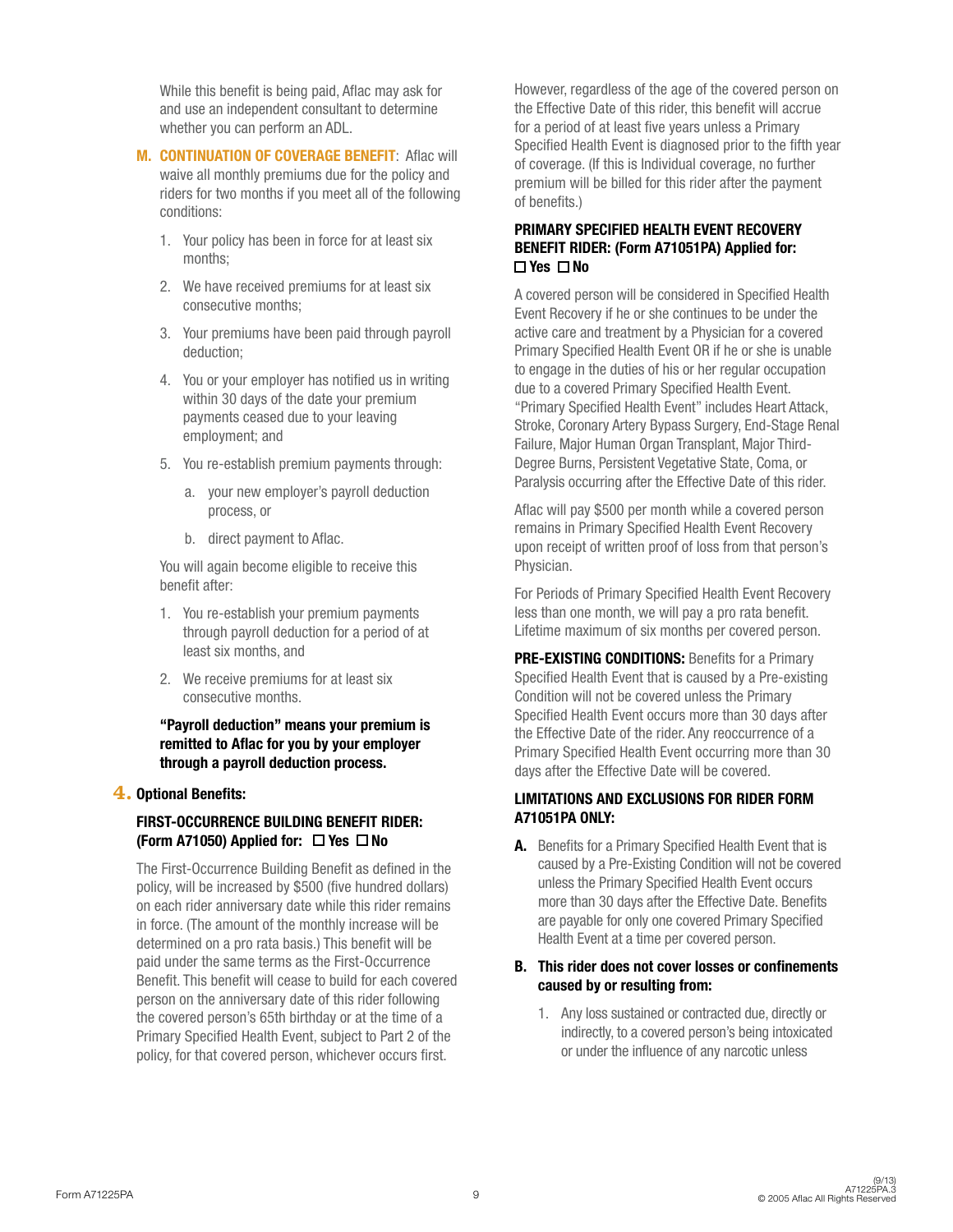administered on the advice of a Physician (the term "intoxicated" refers to that condition as defined by the law of the jurisdiction in which the Injury or cause of the loss occurred).

- 2. Participating in any sport or sporting activity for wage, compensation, or profit.
- 3. Suicide or intentionally self-inflicting bodily Injury.
- 4. Enemy action or act of war whether declared or undeclared, or while a member of the armed forces of any nation.

#### **5.** Exceptions, Reductions and Limitations of the Policy (This is not a daily hospital expense plan.):

- A. Benefits payable under Part 5, A, B, and J of the policy will be reduced by one-half for losses that begin on or after the policy anniversary date following the 70th birthday of a covered person.
- **B.** Benefits are not payable under Part 5, A1 and B of the policy, Hospital Intensive Care Unit, for confinement in units such as transitional care units, emergency rooms, psychiatric units, extended-care facilities, skilled nursing facilities, telemetry or surgical recovery rooms, postanesthesia care units, progressive care units, intermediate care units, private monitored rooms, observation units located in emergency rooms or outpatient surgery units, or other facilities that do not meet the standards for a Hospital Intensive Care Unit. Benefits are not payable under Part 5, A2 and B of the policy, Step-Down **Intensive Care Unit, for confinement in units such** as transitional care units, psychiatric units, extendedcare facilities, skilled nursing facilities, telemetry or surgical recovery rooms, observation units located in emergency rooms or outpatient surgery units; postanesthesia care units; beds, wards, or private or semi-private rooms with or without telemetry monitoring equipment; emergency rooms, or labor or delivery rooms, or other facilities that do not meet the standards for a Step-Down Intensive Care Unit.

Form A91345PA

- C. Benefits are not payable for losses or confinements that begin or occur before the policy Effective Date or after termination of the policy.
- **D.** Benefits for a Primary or Secondary Specified Health Event that is caused by a Pre-Existing Condition will not be covered unless the Primary or Secondary Specified Health Event occurs more than 30 days after the Effective Date. Benefits are payable for only one covered Primary or Secondary Specified Health Event at a time per covered person.

#### E. The policy does not cover losses or confinements caused by or resulting from:

1. Participating in any sport or sporting activity for wage, compensation, or profit.

This exclusion does not apply to Part 5, Benefits A, B, or J of the policy.

- 2. Suicide or intentionally self-inflicting bodily Injury.
- 3. Enemy action or act of war whether declared or undeclared, or while a member of the armed forces of any nation.
- 4. Committing or attempting to commit any illegal activity that is classified as a felony (the term "felony" is as defined by the law of the jurisdiction in which the activity takes place), or engaging in any illegal occupation.
- 5. Having treatment for a mental or nervous disorder or disease.
- 6. Any loss sustained or contracted due, directly or indirectly, to a covered person's being intoxicated or under the influence of any narcotic unless administered on the advice of a Physician (the term "intoxicated" refers to that condition as defined by the law of the jurisdiction in which the Injury or cause of the loss occurred).

A "Pre-Existing Condition" is an illness, disease, disorder, or Injury for which, within the six-month period before the Effective Date of coverage, medical advice,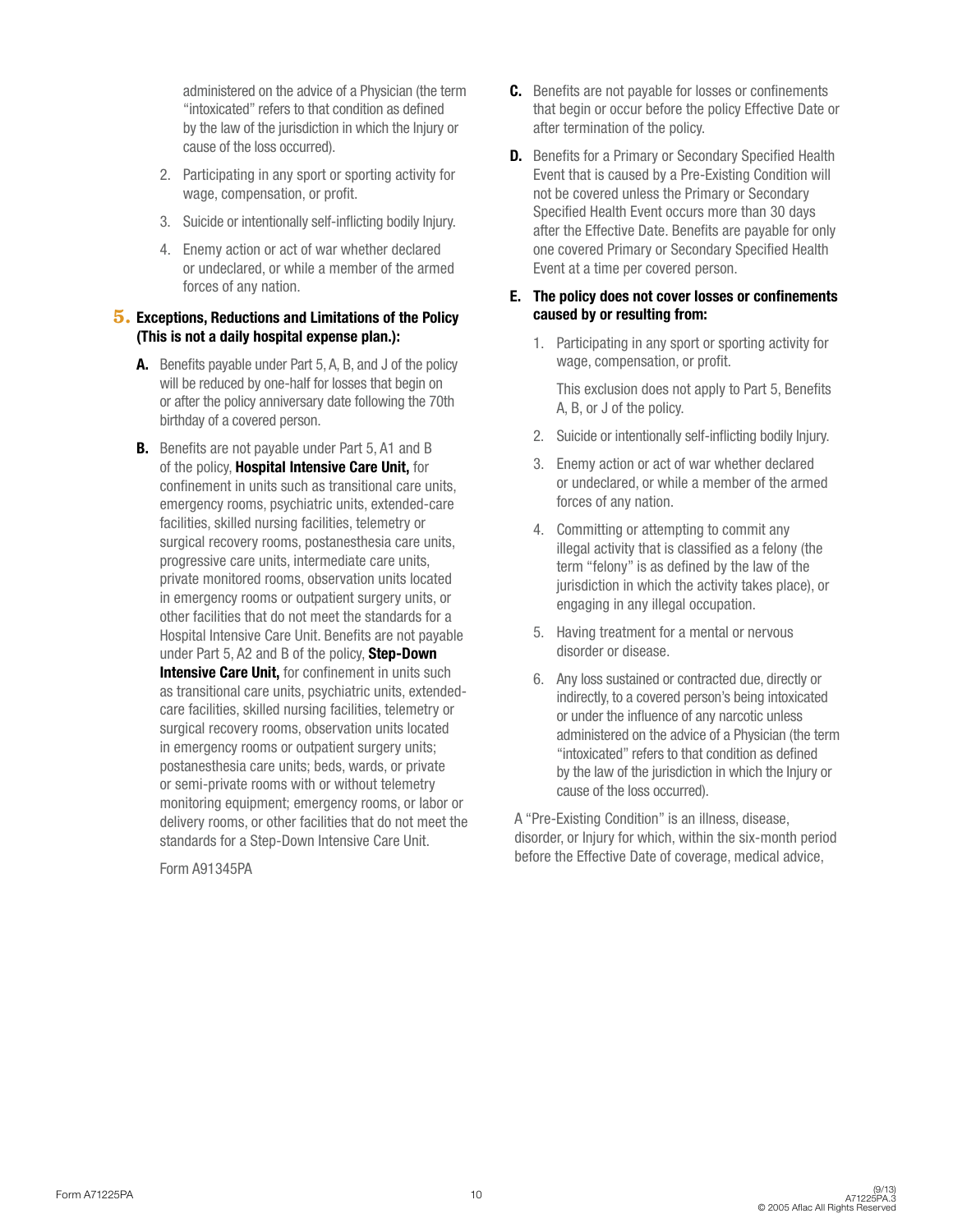or treatment was recommended or received from a Physician. Benefits for a Primary or Secondary Specified Health Event that is caused by a Pre-Existing Condition will not be covered unless the Primary or Secondary Specified Health Event occurs more than 30 days after the Effective Date. Any reoccurrence of a Primary or Secondary Specified Health Event occurring more than 30 days after the Effective Date will be covered. The Pre-Existing Condition DOES NOT apply to any Hospital Intensive Care benefits under the policy.

**6. Renewability:** The policy is guaranteed-renewable for life by payment of the premium in effect at the beginning of each renewal period. Premium rates may change only if changed on all policies of the same form number and class in force in your state.

#### RETAIN FOR YOUR RECORDS.

THIS OUTLINE OF COVERAGE IS ONLY A BRIEF SUMMARY OF THE COVERAGE PROVIDED. THE POLICY ITSELF SHOULD BE CONSULTED TO DETERMINE GOVERNING CONTRACTUAL PROVISIONS.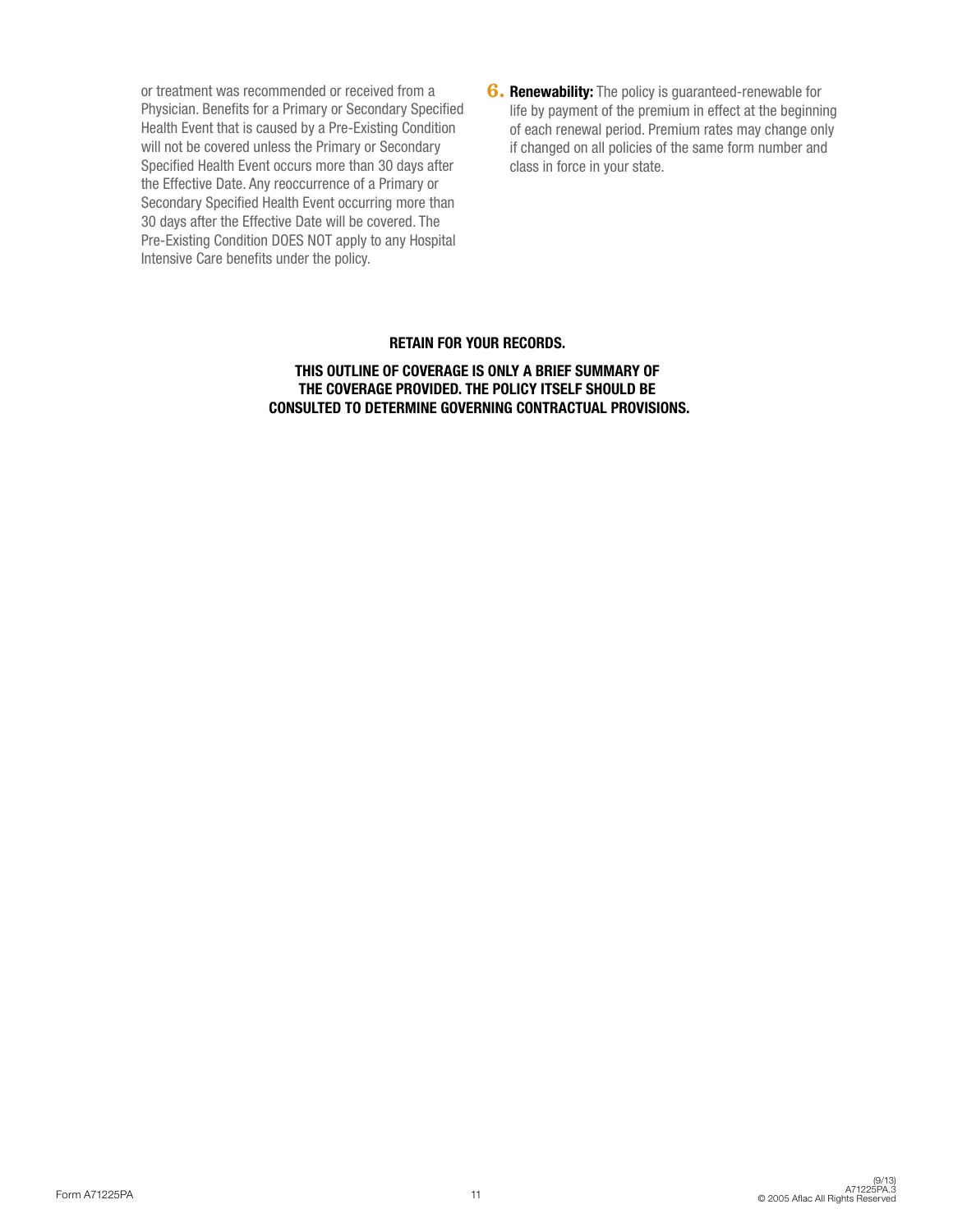## TERMS YOU NEED TO KNOW

COMA: a continuous state of profound unconsciousness, diagnosed or treated by a physician after the effective date of the policy, characterized by the absence of (1) spontaneous eye movements, (2) response to painful stimuli, and (3) vocalization. The condition must be diagnosed as a total rating of 8 or less on the Glasgow Coma Scale. The condition must require intubation for respiratory assistance.

CORONARY ANGIOPLASTY: a medical procedure in which a balloon is used to open narrowed or blocked blood vessels of the heart (coronary arteries). A coronary angioplasty may be performed to treat persistent chest pain (angina) blockage of one or more coronary arteries, or residual obstruction in a coronary artery during or after a heart attack. These procedures may be performed with or without stents.

CORONARY ARTERY BYPASS SURGERY: open-heart surgery, performed after the effective date of the policy, to correct narrowing or blockage of one or more coronary arteries with bypass grafts, but excluding procedures such as, but not limited to, coronary angioplasty, laser relief, or other nonsurgical procedures. This does not include valve replacement surgery.

COVERED PERSON: any person insured under the coverage type that you applied for on the application: individual (named insured listed in the Policy Schedule), named insured/spouse only (named insured and spouse), one-parent family (named insured and dependent children), or two-parent family (named insured, spouse, and dependent children). Spouse is defined as the person to whom you are legally married and who is listed on your application. Newborn children of any covered person are automatically insured from the moment of birth. If coverage is for individual or named insured/spouse only and you desire uninterrupted coverage for a newborn child, you must notify Aflac within 31 days of the birth of your child, and Aflac will convert the policy to one-parent family or two-parent family coverage and advise you of the additional premium due. Coverage will include any other dependent child, regardless of age, who is incapable of self-sustaining employment by reason of mental retardation or physical handicap, and who became so incapacitated prior to age 26 and while covered under the policy. Dependent children are your natural children, stepchildren, or legally adopted children who are under age 26. A dependent child (including persons incapable of self-sustaining employment by reason of mental retardation or physical handicap) must be under age 26 at the time of application to be eligible for coverage.

**EFFECTIVE DATE:** the date(s) coverage begins as shown in the Policy Schedule. The effective date is not the date you signed the application for coverage.

END-STAGE RENAL FAILURE: permanent and irreversible kidney failure, not of an acute nature, requiring dialysis or a kidney transplant to maintain life.

**HEART ATTACK:** a myocardial infarction, coronary thrombosis, or coronary occlusion that is diagnosed or treated after the effective date of the policy. The attack must be positively diagnosed by a physician and must be evidenced by electrocardiographic findings or clinical findings together with blood enzyme findings. The definition of heart attack shall not be construed to mean congestive heart failure, atherosclerotic heart disease, angina, coronary artery disease, or any other dysfunction of the cardiovascular system.

MAJOR HUMAN ORGAN TRANSPLANT: a surgery in which a covered person receives, as a result of a surgical transplant, one or more of the following human organs: kidney, liver, heart, lung, or pancreas. It does not include transplants involving mechanical or nonhuman organs.

MAJOR THIRD-DEGREE BURNS: an area of tissue damage in which there is destruction of the entire epidermis and underlying dermis, and that covers more than 10 percent of total body surface. The damage must be caused by heat, electricity, radiation, or chemicals.

**PARALYSIS:** spinal cord injuries occurring after the effective date of coverage resulting in permanent, complete and total loss of use of two or more limbs (paraplegia, quadriplegia, or hemiplegia). The paralysis must be confirmed by your attending physician.

**PERSISTENT VEGETATIVE STATE: a state of severe mental** impairment in which only involuntary bodily functions are present and for which there exists no reasonable expectation of regaining significant cognitive function. The procedure for establishing a persistent vegetative state is as follows: two physicians, one of whom must be the attending physician, who, after personally examining the covered person, shall certify in writing, based upon conditions found during the course of their examination, that:

- 1. The covered person's cognitive function has been substantially impaired, and
- 2. There exists no reasonable expectation that the covered person will regain significant cognitive function.

PRIMARY SPECIFIED HEALTH EVENT: heart attack, stroke, coronary artery bypass surgery, end-stage renal failure, major human organ transplant, major third-degree burns, persistent vegetative state, coma, or paralysis occurring after the effective date of coverage.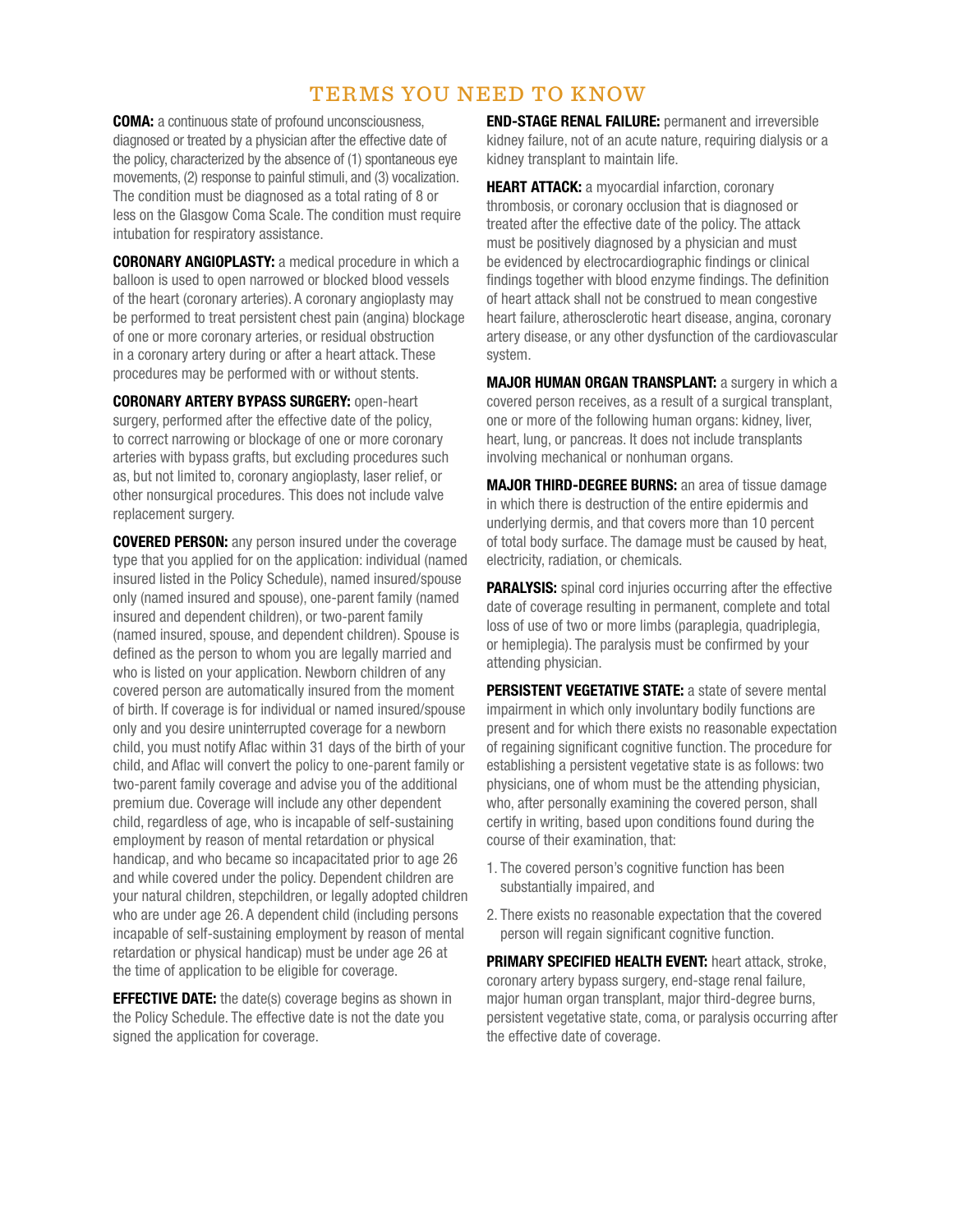#### **SECONDARY SPECIFIED HEALTH EVENT: COTONARY**

angioplasty, with or without stents, occurring after the effective date of coverage.

**STROKE:** apoplexy due to rupture or acute occlusion of a cerebral artery that is diagnosed or treated after the effective date of the policy. The apoplexy must cause complete or partial prolonged loss of function involving the motion

or sensation of a part of the body. The stroke must be positively diagnosed by a physician based upon documented neurological deficits and confirmatory neuroimaging studies. Stroke does not mean head injury, transient ischemic attack (TIA), or cerebrovascular insufficiency.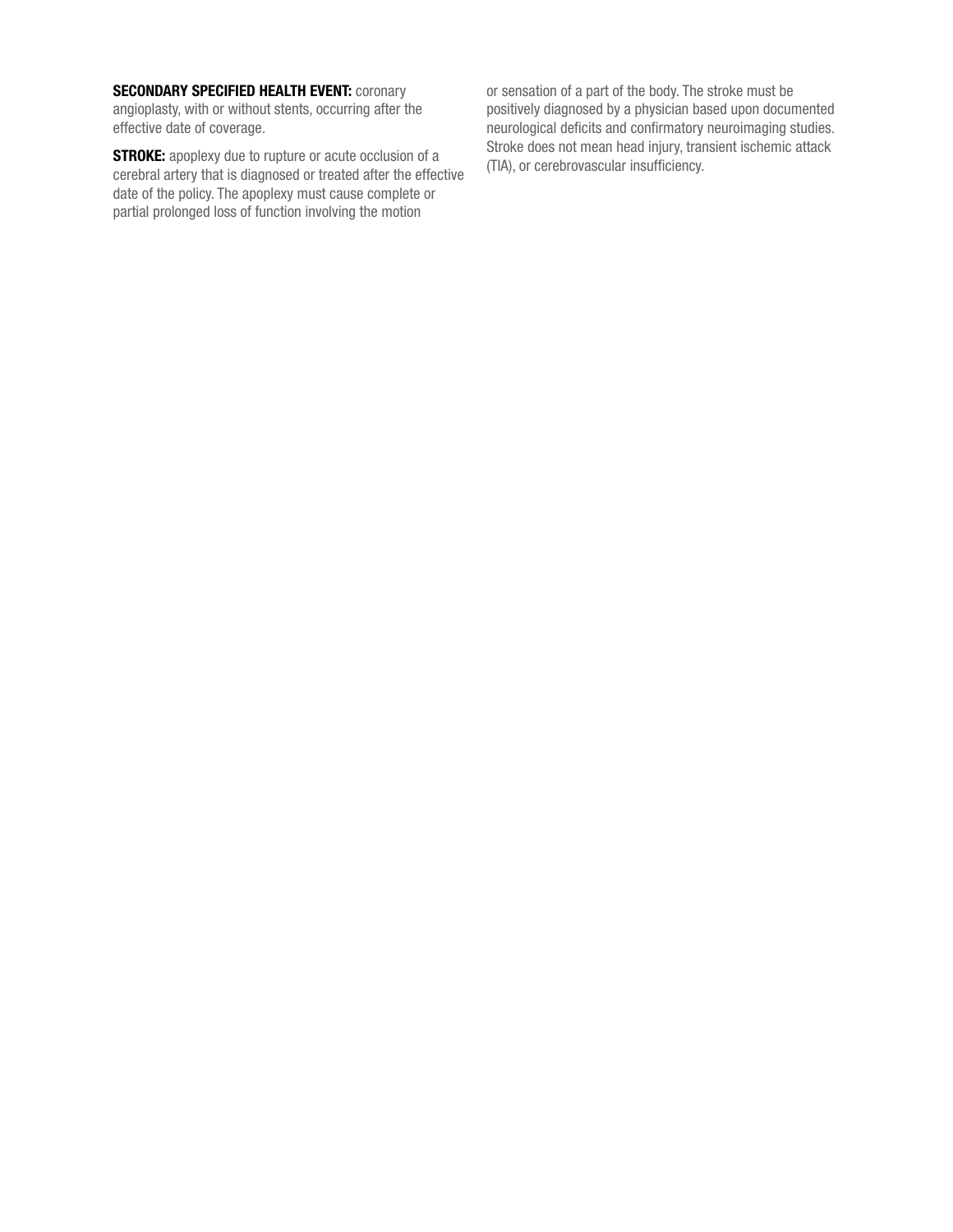# ADDITIONAL INFORMATION

A hospital does not include a hospice unit, including any bed designated as a hospice bed; a swing bed; a convalescent home; a convalescent, rest, or nursing facility; or facilities used primarily for the aged, drug or alcohol rehabilitation and those primarily affording custodial or educational care.

Hospital confinement does not include confinement in any institution or part thereof used as a transitional care unit; an emergency room; a psychiatric unit; an extended-care facility; a skilled nursing facility; or care or treatment for persons suffering from mental disease or disorders.

Benefits are not payable for confinement in a hospital intensive care unit under the Hospital Intensive Care Unit Benefit and the Progressive Benefit for Hospital Intensive Care Unit/Step-Down Intensive Care Unit Confinement for confinements in units such as transitional care units, emergency rooms, psychiatric units, extended-care facilities, skilled nursing facilities, telemetry or surgical recovery rooms, postanesthesia care units, progressive care units, intermediate care units, private monitored rooms, observation units located in emergency rooms or outpatient surgery units, step-down intensive care units, or other facilities that do not meet the standards for a hospital intensive care unit.

Benefits are not payable for confinement in a step-down intensive care unit under the Hospital Intensive Care Unit Benefit and the Progressive Benefit for Hospital Intensive Care Unit/Step-Down Intensive Care Unit Confinement for confinements in units such as transitional care units, psychiatric units, extended-care facilities, skilled nursing facilities, telemetry or surgical recovery rooms; observation units located in emergency rooms or outpatient surgery units; observation units located in emergency rooms or outpatient surgery units; postanesthesia care units; beds, wards, or private or semi-private rooms with or without telemetry monitoring equipment; emergency rooms; labor or delivery rooms; hospital intensive care units; or other facilities that do not meet the standards for a step-down intensive care unit.

A physician does not include a member of your immediate family.